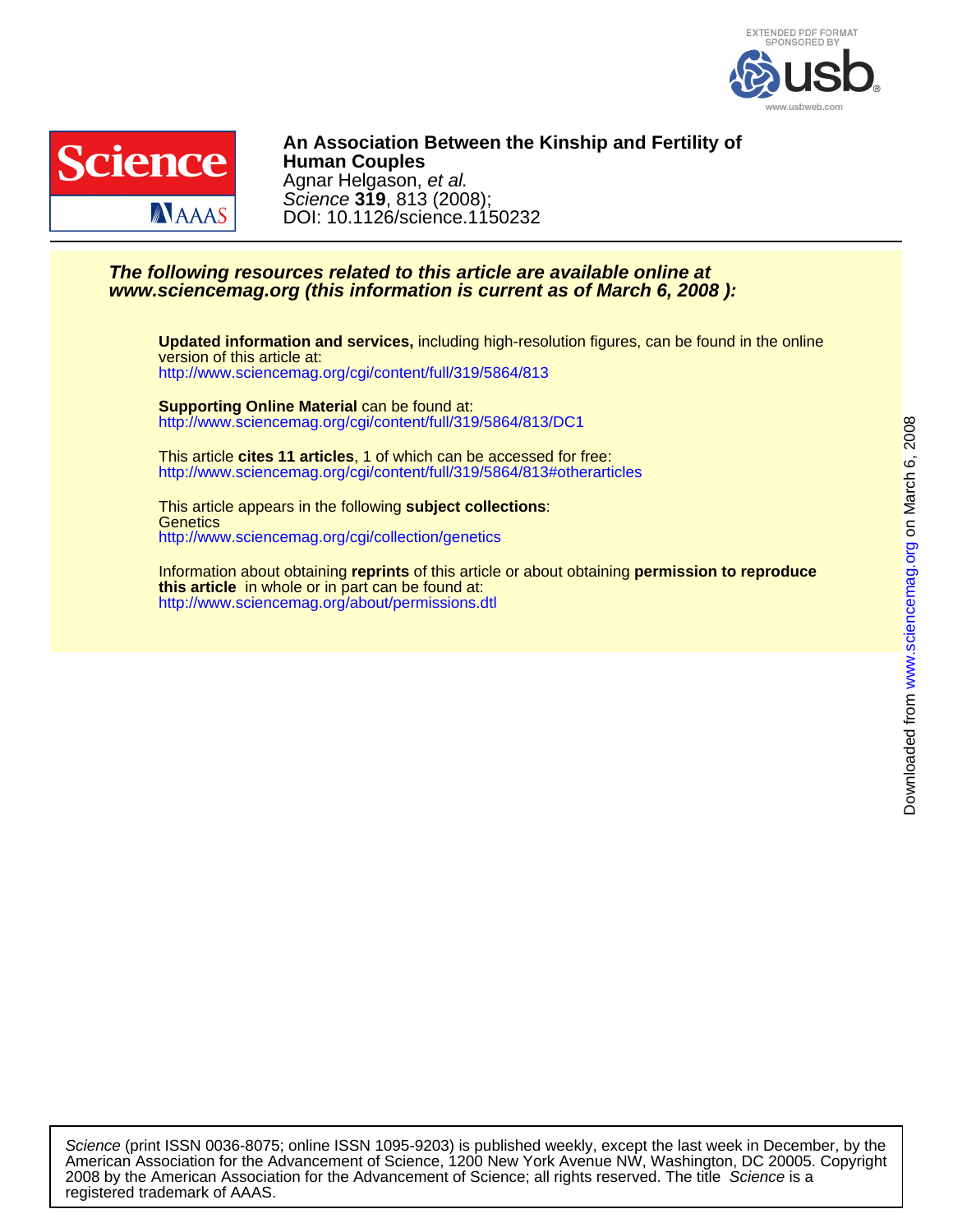To characterize our cell imaging resolution more quantitatively, we identified point-like objects in the cell that appeared as small clusters of localizations away from any discernible microtubule filaments. These clusters likely represent individual antibodies nonspecifically attached to the cell. The FWHM values of these clusters, which were randomly chosen over the entire measured z-range of the cell, were 22 nm in  $x$ , 28 nm in  $y$ , and 55 nm in  $z$  (fig. S2) (27), similar to those determined for individual molecules immobilized on a glass surface (compare fig. S2 with Fig. 1C). Two microtubule filaments separated by 100 nm in z appeared well separated in the 3D STORM image (Fig. 2F). The apparent width of the microtubule filaments in the z dimension was 66 nm, slightly larger than our intrinsic imaging resolution in z and in quantitative agreement with the convolution of the imaging resolution and the independently measured width of the antibody-coated microtubule (Fig. 2F). Because the effective resolution is determined by a combination of the intrinsic imaging resolution (as characterized above) and the size of the labels (e.g., antibodies), improved resolution may be achieved by using direct immunofluorescence to remove one layer of antibody labeling, as we show in the next example, or by using Fab fragments or genetically encoded peptide tags (29, 30) in place of antibodies.

Finally, to demonstrate that 3D STORM can resolve the 3D morphology of nanoscopic structures in cells, we imaged clathrin-coated pits (CCPs) in BS-C-1 cells. CCPs are spherical cage-like structures, about 150 to 200 nm in size, assembled from clathrin and cofactors on the cytoplasmic side of the cell membrane to facilitate endocytosis (31). To image CCPs, we adopted a direct immunofluorescence scheme using primary antibodies against clathrin doubly labeled with Cy3 and Alexa 647 (27). When imaged by conventional fluorescence microscopy, all CCPs appeared as nearly diffraction-limited spots with no discernible structure (Fig. 3A). In 2D STORM images in which the z-dimension information was discarded, the round shape of CCPs was clearly seen (Fig. 3, B and D). The size distribution of CCPs measured from the 2D projection image,  $180 \pm 40$  nm, agrees quantitatively with the size distribution determined using electron microscopy  $(EM)$   $(32)$ . Including the z-dimension information allowed us to clearly visualize the 3D structure of the pits (Fig. 3, C and E to H). Figures 3C and 3E show the  $x-y$  cross sections of the image, taken from a region near the opening of the pits at the cell surface. The circular ringlike structure of the pit periphery was unambiguously resolved. Consecutive  $x-y$  and  $x-z$  cross sections of the pits (Fig. 3, F to H) clearly revealed the half-spherical cage-like morphology of these nanoscopic structures that was not observable in the 2D images. These experiments demonstrate the ability of 3D STORM to resolve nanoscopic features of cellular structures with molecular specificity under ambient conditions.

#### References and Notes

- 1. S. W. Hell, Nat. Biotechnol. 21, 1347 (2003).
- 2. S. W. Hell, Science 316, 1153 (2007).
- 3. M. G. L. Gustafsson, Proc. Natl. Acad. Sci. U.S.A. 102. 13081 (2005).
- 4. M. J. Rust, M. Bates, X. Zhuang, Nat. Methods 3, 793 (2006).
- 5. M. Bates, B. Huang, G. T. Dempsey, X. Zhuang, Science 317, 1749 (2007); published online 15 August 2007 (10.1126/science.1146598).
- 6. E. Betzig et al., Science 313, 1642 (2006); published online 9 August 2006 (10.1126/science.1127344).
- 7. S. T. Hess, T. P. K. Girirajan, M. D. Mason, Biophys. J. 91, 4258 (2006).
- 8. A. Sharonov, R. M. Hochstrasser, Proc. Natl. Acad. Sci. U.S.A. 103, 18911 (2006).
- 9. A. Egner et al., Biophys. J. 93, 3285 (2007).
- 10. H. Bock et al., Appl. Phys. B 88, 161 (2007). 11. P. Torok, T. Wilson, Opt. Commun. 137, 127 (1997).
- 12. W. R. Zipfel, R. M. Williams, W. W. Webb, Nat. Biotechnol. 21, 1369 (2003).
- 13. M. Nagorni, S. W. Hell, J. Struct. Biol. 123, 236 (1998).
- 14. M. G. L. Gustafsson, D. A. Agard, J. W. Sedat, J. Microsc.
- 195, 10 (1999).
- 15. A. Egner, S. W. Hell, Trends Cell Biol. 15, 207 (2005). 16. W. E. Moerner, M. Orrit, Science 283, 1670 (1999).
- 17. R. E. Thompson, D. R. Larson, W. W. Webb, Biophys. J. 82, 2775 (2002).
- 18. A. Yildiz et al., Science 300, 2061 (2003); published online 5 June 2003 (10.1126/science.1084398).
- 19. L. S. Barak, W. W. Webb, J. Cell Biol. 90, 595 (1981).
- 20. J. Gelles, B. J. Schnapp, M. P. Sheetz, Nature 331, 450 (1988).
- 21. A. M. van Oijen, J. Kohler, J. Schmidt, M. Muller, G. J. Brakenhoff, Chem. Phys. Lett. 292, 183 (1998).
- 22. M. Speidel, A. Jonas, E. L. Florin, Opt. Lett. 28, 69 (2003).
- 23. P. Prabhat, S. Ram, E. S. Ward, R. J. Ober, Proc. SPIE 6090, 60900L (2006).
- 24. E. Toprak, H. Balci, B. H. Behm, P. R. Selvin, Nano Lett. 7, 2043 (2007).
- 25. H. P. Kao, A. S. Verkman, Biophys. J. 67, 1291 (1994).
- 26. L. Holtzer, T. Meckel, T. Schmidt, Appl. Phys. Lett. 90,
- 053902 (2007). 27. See supporting material on Science Online.
- 
- 28. M. Bates, T. R. Blosser, X. Zhuang, Phys. Rev. Lett. 94, 108101 (2005).
- 29. I. Chen, A. Y. Ting, Curr. Opin. Biotechnol. 16, 35 (2005). 30. B. N. G. Giepmans, S. R. Adams, M. H. Ellisman,
	- R. Y. Tsien, Science 312, 217 (2006).
- 31. V. I. Slepnev, P. De Camilli, Nat. Rev. Neurosci. 1, 161 (2000).
- 32. J. E. Heuser, R. G. W. Anderson, J. Cell Biol. 108, 389 (1989).
- 33. Supported in part by NIH grant GM 068518. X.Z. is a Howard Hughes Medical Institute Investigator.

#### Supporting Online Material

www.sciencemag.org/cgi/content/full/1153529/DC1 Materials and Methods Figs. S1 and S2 Movie S1 References 28 November 2007; accepted 17 December 2007

Published online 3 January 2008; 10.1126/science.1153529

Include this information when citing this paper.

## An Association Between the Kinship and Fertility of Human Couples

Agnar Helgason, $1,2*$  Snæbjörn Pálsson, $1,3$  Daníel F. Guðbjartsson, $1$  $P$ órður Kristjánsson, $1$  Kári Stefánsson $1,4$ 

Previous studies have reported that related human couples tend to produce more children than unrelated couples but have been unable to determine whether this difference is biological or stems from socioeconomic variables. Our results, drawn from all known couples of the Icelandic population born between 1800 and 1965, show a significant positive association between kinship and fertility, with the greatest reproductive success observed for couples related at the level of third and fourth cousins. Owing to the relative socioeconomic homogeneity of Icelanders, and the observation of highly significant differences in the fertility of couples separated by very fine intervals of kinship, we conclude that this association is likely to have a biological basis.

There has been long-standing uncertainty<br>about the impact of kinship or consan-<br>guinity between spouses on the total num-<br>her of offspring they produce (completed fertility) about the impact of kinship or consanber of offspring they produce (completed fertility).

Consanguineous unions among humans increase the probability of a zygote receiving the same deleterious recessive alleles from both parents, with a possible adverse effect on fertility through

an increased rate of miscarriage, infant mortality, and morbidity  $(1-3)$ . Conversely, consanguineous unions may confer greater completed fertility through earlier age at marriage, as well as the socioeconomic advantages associated with preserving land and wealth within extended families.  $(4, 5)$ . In other species, lower fitness has been observed in offspring of distantly related individuals, which appears to be a result of the breakdown of coadapted gene complexes (6).

Previous studies examining the relationship between kinship and fertility in humans have focused on relatively close relationships between couples, rarely evaluating relationships more distant than second cousins (who share two greatgrandparents) (4). Such studies have tended to be

<sup>&</sup>lt;sup>1</sup>deCODE Genetics, Sturlugata 8, 101 Reykjavik, Iceland. <sup>2</sup> Department of Anthropology, University of Iceland, 101 Reykjavik, Iceland. <sup>3</sup>Department of Biology, University of Iceland, 101 Reykjavik, Iceland. <sup>4</sup> Faculty of Medicine, University of Iceland, 101 Reykjavik, Iceland.

<sup>\*</sup>To whom correspondence should be addressed. E-mail: agnar@decode.is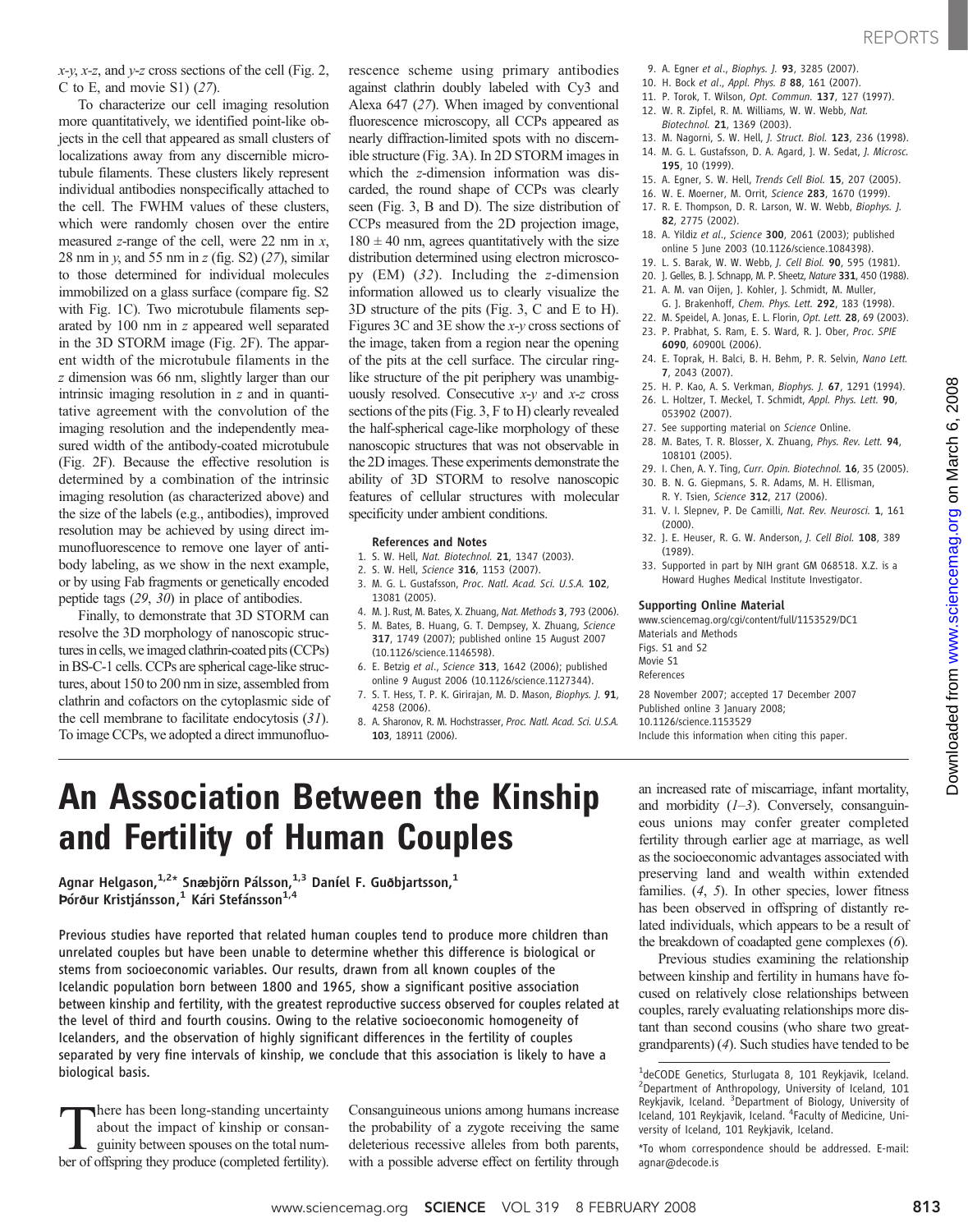Table 1. A summary of kinship and fertility in 25-year intervals from 1800 to 1965. Shown are descriptive statistics for kinship coefficients and three variables that reflect the completed fertility (the total number of offspring) and reproductive success (the total number of children who reproduce and the total number of grandchildren) of the couples.

|                         | All couples |                                 |                                                |                                                               |                                                    |         | Couples with $q_{\Phi} > 0$                               |  |
|-------------------------|-------------|---------------------------------|------------------------------------------------|---------------------------------------------------------------|----------------------------------------------------|---------|-----------------------------------------------------------|--|
| Birth year<br>of female | N           | Mean $q_{\text{d}b}$<br>$(SE)*$ | Mean number of<br>offspring per<br>couple (SE) | Mean number of<br>offspring that reproduce<br>per couple (SE) | Mean number of<br>grandchildren per<br>couple (SE) | N       | Mean kinship $\Phi \times$<br>1000 (25-75<br>percentiles) |  |
| 1800-1824               | 8,673       | 0.426(0.0021)                   | 3.610 (0.0359)                                 | 1.765 (0.0195)                                                | 7.901 (0.1051)                                     | 8,362   | $4.93(0.004 - 1.012)$                                     |  |
| 1825-1849               | 14,338      | 0.514(0.0013)                   | 3.468 (0.0254)                                 | 1.639 (0.0146)                                                | 7.384 (0.0768)                                     | 14,109  | $5.45(0.029 - 1.195)$                                     |  |
| 1850-1874               | 15,863      | 0.606(0.0011)                   | 3.221 (0.0234)                                 | 1.749 (0.0157)                                                | 7.193 (0.0733)                                     | 15,575  | $4.76(0.054 - 1.257)$                                     |  |
| 1875-1899               | 16,691      | 0.672(0.0012)                   | 3.392 (0.0231)                                 | 2.430 (0.0180)                                                | 9.053 (0.0758)                                     | 16,268  | $3.70(0.043 - 1.050)$                                     |  |
| 1900-1924               | 24,732      | 0.721(0.0011)                   | 2.791(0.0143)                                  | 2.360(0.0127)                                                 | 7.467 (0.0450)                                     | 23,799  | $2.01(0.024 - 0.562)$                                     |  |
| 1925-1949               | 39,635      | 0.759(0.0010)                   | 2.547 (0.0087)                                 | 1.996 (0.0083)                                                | 4.983 (0.0237)                                     | 37,762  | $0.82(0.022 - 0.336)$                                     |  |
| 1950-1965               | 40,879      | 0.782(0.0012)                   | 2.004 (0.0058)                                 | 0.501(0.0038)                                                 | 0.864(0.0075)                                      | 38,336  | $0.50(0.033 - 0.306)$                                     |  |
| Total                   | 160,811     | 0.695(0.0005)                   | 2.740 (0.0058)                                 | 1.648 (0.0046)                                                | 5.330 (0.0182)                                     | 154,211 | $2.22(0.029 - 0.526)$                                     |  |

 $*_q$  is a weighted measure of the genealogical information available to calculate the kinship of couples, with values between 0 (when at least one spouse has no known ancestor) and 1 (when all ancestors are known for both spouses). See (10) for more details.

performed in populations with relatively high rates of consanguineous marriages, such as those of India, Pakistan, and the Middle East (4, 7–9); however, these populations also tend to be characterized by large socioeconomic disparities.

To explore the relationship between fertility and kinship in humans, we examined 160,811 Icelandic couples from the deCODE Genetics genealogical database born between 1800 and 1965 (10). The advantage of using the Icelandic data set lies in this population being small and one of the most socioeconomically and culturally homogeneous societies in the world (11), with little variation in family size, use of contraceptives, and marriage practices (12), in contrast with most previously studied populations (4, 7–9). By estimating kinship based on a depth of up to 10 generations from each couple, we were able to assess differences in fertility across a fine scale of kinship values. Our data indicated that there has been a decrease by a factor of 10 in mean kinship between Icelandic couples during the past two centuries, from 0.005 for couples with females born 1800 to 1824 to 0.0005 for those born 1950 to 1965 (Table 1). This is equivalent to a change from couples being related on average between the level of third and fourth cousins to couples being related on average at the level of fifth cousins. The primary cause is probably a demographic transition from a poor agricultural society to an affluent industrial society, involving extensive migration from rural regions to urban centers, accompanied by a rapid expansion in population size  $(13)$ . The outcome of this transition is an expansion of the pool of potential mates for contemporary Icelanders, particularly those who are distantly related. Typically, this kind of demographic transition results in a drop in the average number of children per couple with time (Table 1). However, this relationship is not monotonic for the Icelandic data (fig. S1). To compare the kinship and fertility of couples born between 1800 and 1965, we standardized the variables documenting kinship, the number of children per couple, and other measures of reproductive success (10).

A monotonic positive relationship was observed between the degree of kinship among spouses and the number of children they produced (Fig. 1A). Furthermore, the reproductive success of the couples, as reflected by the number of their children who reproduced (Fig. 1B), followed an n-shaped curve from the relatively low reproductive success of couples related at the level of second cousins or closer, to the maximum for couples related at the level of third and fourth cousins, after which there is a steady decrease in reproductive success with diminishing kinship between spouses. A similar picture emerges when the number of grandchildren per couple is examined (Fig. 1C).

These results are based on couples born during a period of almost 200 years, in the course of which there was a marked decline both in the mean fertility and in kinship between couples (Table 1). Nonetheless, the same general relationship between kinship and reproductive outcome was observed within each 25-year subinterval (fig. S2). We evaluated the correlation between the standardized variables of kinship and reproductive outcome for all couples and for each time interval separately (Table 2), adjusting for the impact of geographical differences in the kinship and fertility of couples within Iceland  $(10)$ . Each test revealed a significant association with kinship, with correlation coefficients of 0.063 ( $P = 1.5 \times$  $10^{-129}$ ) for the number of children, 0.045 (P =  $3.6 \times 10^{-66}$ ) for the number of children who reproduced, and 0.042 ( $P = 7.6 \times 10^{-58}$ ) for the number of grandchildren. To assess the potential impact of  $q_{\Phi}$  (the amount of information available to calculate the kinship coefficient,  $\Phi$  for each couple) on the key variables of kinship and reproductive outcome, we also performed the correlation analyses for the subset of 112,683 couples for whom all ancestors are known four generations back in time (Table 2). Almost identical results were obtained for couples born after 1850. For couples born before 1850, the association with fertility was statistically significant, but not with the two indicators of reproductive suc-

cess (i.e., children and grandchildren), primarily because so many couples with incompletely known ancestral genealogies had to be omitted from the analysis.

Although the general pattern is one of both greater fertility and reproductive success with increasing kinship between spouses, there was a notable deficit in the reproductive success of couples related at the level of second cousins or closer (Fig. 1, B and C). Figure 1D shows that this deficit was partly accounted for by a shorter average life span of children produced by such couples (see also fig. S3). However, because there was still a strong monotonic relationship between kinship and fertility of couples when we restricted analysis to the number of children who survived to the age of 30 years, the lower reproductive success of the most related couples may also stem from greater morbidity or mortality of their offspring during adulthood (fig. S4). We do not find evidence for a sex difference in such reproductive costs among offspring (fig. S5).

Although Icelanders have experienced a socioeconomic transformation from 1800 to the present (14, 15), accompanied by a reduction in family size and decreasing kinship between couples (Table 1), essentially the same relationship between kinship and fertility was observed at the beginning and end of this 200-year period (fig. S2). By estimating kinship between spouses at a genealogical depth of up to 10 generations, it was possible to examine the association with fertility and reproductive success at a very fine scale. Thus, for example, there is a statistically significant difference in the number of children produced by couples related at the level of sixth versus seventh cousins ( $P = 1.4 \times 10^{-7}$ ). Relationships at this genealogical distance are rarely known to the couples or their families and acquaintances in their social environment and are unlikely to influence factors such as age at the commencement of reproduction or the practice of consanguineous unions to preserve family property (4, 16).

Although some interaction of fertility and kinship with socioeconomic factors cannot be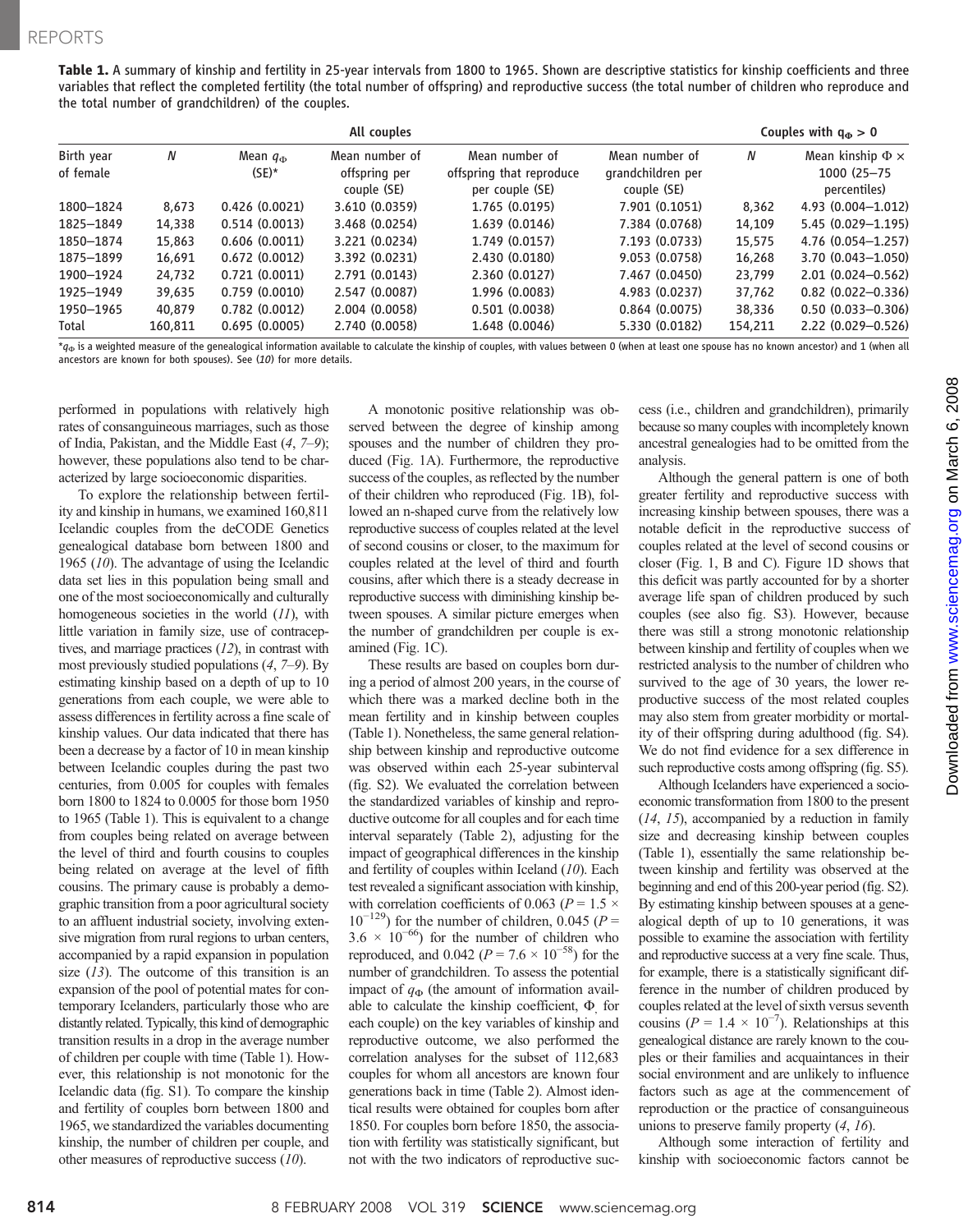Fig. 1. The relationship between kinship and reproduction among Icelandic couples. The four panels show means and 95% confidence intervals of standardized variables relating to the reproductive outcome of Icelandic couples as a function of seven intervals of kinship. (A) shows the total number of children, (B) the number of children who reproduced, (C) the number of grandchildren, and (D) the mean life expectancy of children. The first interval of kinship represents all couples related at the level of second cousins or closer, the second interval represents couples related at the level of third cousins and up to the level of second cousins, and so on, with each subsequent category representing steps to fourth, fifth, sixth, and seventh cousins and the final category representing couples with no known relationship and those with relationships up to the level of eighth cousins.



Table 2. The correlation between kinship and reproductive outcome.

|                         | All couples |                                          |                                                                 |                                                                 |   | Couples with all ancestors known four generations back |                                                                                                   |                              |  |
|-------------------------|-------------|------------------------------------------|-----------------------------------------------------------------|-----------------------------------------------------------------|---|--------------------------------------------------------|---------------------------------------------------------------------------------------------------|------------------------------|--|
| Birth year<br>of female | N           | Number of<br>children                    | Children who<br>reproduce                                       | Grandchildren<br>Pearson's r                                    | Ν | Number of<br>children                                  | Children who<br>reproduce                                                                         | Grandchildren<br>Pearson's r |  |
|                         |             | Pearson's r                              | Pearson's r                                                     | (P value)                                                       |   | Pearson's r                                            | Pearson's r                                                                                       | (P value)                    |  |
|                         |             | (P value)                                | (P value)                                                       |                                                                 |   | (P value)                                              | (P value)                                                                                         |                              |  |
| 1800-1824               |             | 8.346 0.071 $(4.7 \times 10^{-10})$      | $0.054$ $(1.6 \times 10^{-6})$                                  | $0.057$ (3.8 $\times$ 10 <sup>-7</sup> )                        |   | $1.401$ 0.130 $(5.1 \times 10^{-3})$                   | $0.022~(6.2\times10^{-1})$                                                                        | $0.022~(6.3\times10^{-1})$   |  |
| 1825-1849               |             | $14,050$ 0.085 $(8.8 \times 10^{-23})$   | $0.042~(1.5\times10^{-6})$                                      | $0.037(1.8\times10^{-5})$                                       |   | 4,783 0.088 $(1.4 \times 10^{-5})$                     | $0.027$ $(1.7\times10^{-1})$                                                                      | $0.013(5.2\times10^{-1})$    |  |
| 1850-1874               |             | $15.440$ 0.088 $(2.2 \times 10^{-26})$   | $0.053$ (1.2×10 <sup>-10</sup> ) 0.045 (5.4×10 <sup>-8</sup> )  |                                                                 |   |                                                        | 10.568 0.097 $(2.4 \times 10^{-18})$ 0.046 $(3.1 \times 10^{-5})$ 0.037 $(7.9 \times 10^{-4})$    |                              |  |
| 1875-1899               |             | $16.150$ 0.080 $(7.2 \times 10^{-23})$   | $0.053$ (4.4×10 <sup>-11</sup> ) 0.047 (7.0×10 <sup>-9</sup> )  |                                                                 |   |                                                        | 13,563 0.080 $(3.4 \times 10^{-18})$ 0.049 $(8.4 \times 10^{-8})$ 0.042 $(3.5 \times 10^{-6})$    |                              |  |
| 1900-1924               |             | 23,740 0.072 $(2.3 \times 10^{-27})$     | $0.067$ (4.9×10 <sup>-24</sup> ) 0.065 (6.0×10 <sup>-23</sup> ) |                                                                 |   |                                                        | 21.022 0.076 $(1.5 \times 10^{-25})$ 0.068 $(6.0 \times 10^{-21})$ 0.067 $(2.1 \times 10^{-20})$  |                              |  |
| 1925-1949               |             | 36.733 0.056 $(4.0 \times 10^{-27})$     |                                                                 | $0.049$ (4.1×10 <sup>-21</sup> ) 0.047 (2.1×10 <sup>-19</sup> ) |   |                                                        | 31.510 0.059 $(2.8 \times 10^{-23})$ 0.051 $(4.4 \times 10^{-18})$                                | $0.05(1.1\times10^{-17})$    |  |
| 1950-1965               |             | 36,510 0.034 $(6.4 \times 10^{-11})$     | $0.020$ $(1.5 \times 10^{-4})$ $0.018$ $(6.5 \times 10^{-4})$   |                                                                 |   | 29,836 0.034 $(1.6 \times 10^{-8})$                    | $0.027$ (2.3×10 <sup>-5</sup> ) 0.025 (9.8×10 <sup>-5</sup> )                                     |                              |  |
| All                     |             | $150,969$ 0.063 $(1.5 \times 10^{-129})$ | $0.045$ (3.6×10 <sup>-66</sup> ) 0.042 (7.6×10 <sup>-58</sup> ) |                                                                 |   |                                                        | 112.683 0.063 $(2.1 \times 10^{-86})$ 0.046 $(2.8 \times 10^{-46})$ 0.043 $(6.1 \times 10^{-41})$ |                              |  |

ruled out, our results support the hypothesis that the positive association between kinship and fertility has a basis in reproductive biology. A positive relationship between kinship and reproductive success seems counterintuitive from an evolutionary perspective. We did find some evidence of a reproductive cost borne by offspring of parents related at the degree of second cousins or closer. Strikingly, however, our results show that

couples related at the degree of third to fourth cousins exhibited the greatest reproductive success.

The formation of densely populated urban regions that offer a large selection of distantly related potential spouses is a new situation for humans in evolutionary terms. We note that if the relationship between kinship and fertility has a basis in human reproductive biology, then it follows that the kind of demographic transition recently experienced by the Icelandic population could directly contribute to the slowing of population growth elsewhere through the relative increase of distantly related couples.

#### References and Notes

- 1. C. Ober, T. Hyslop, W. W. Hauck, Am. J. Hum. Genet. 64, 225 (1999).
- 2. W. J. Schull, J. V. Neel, The Effects of Inbreeding on Japanese Children (Harper and Row, New York, 1965).